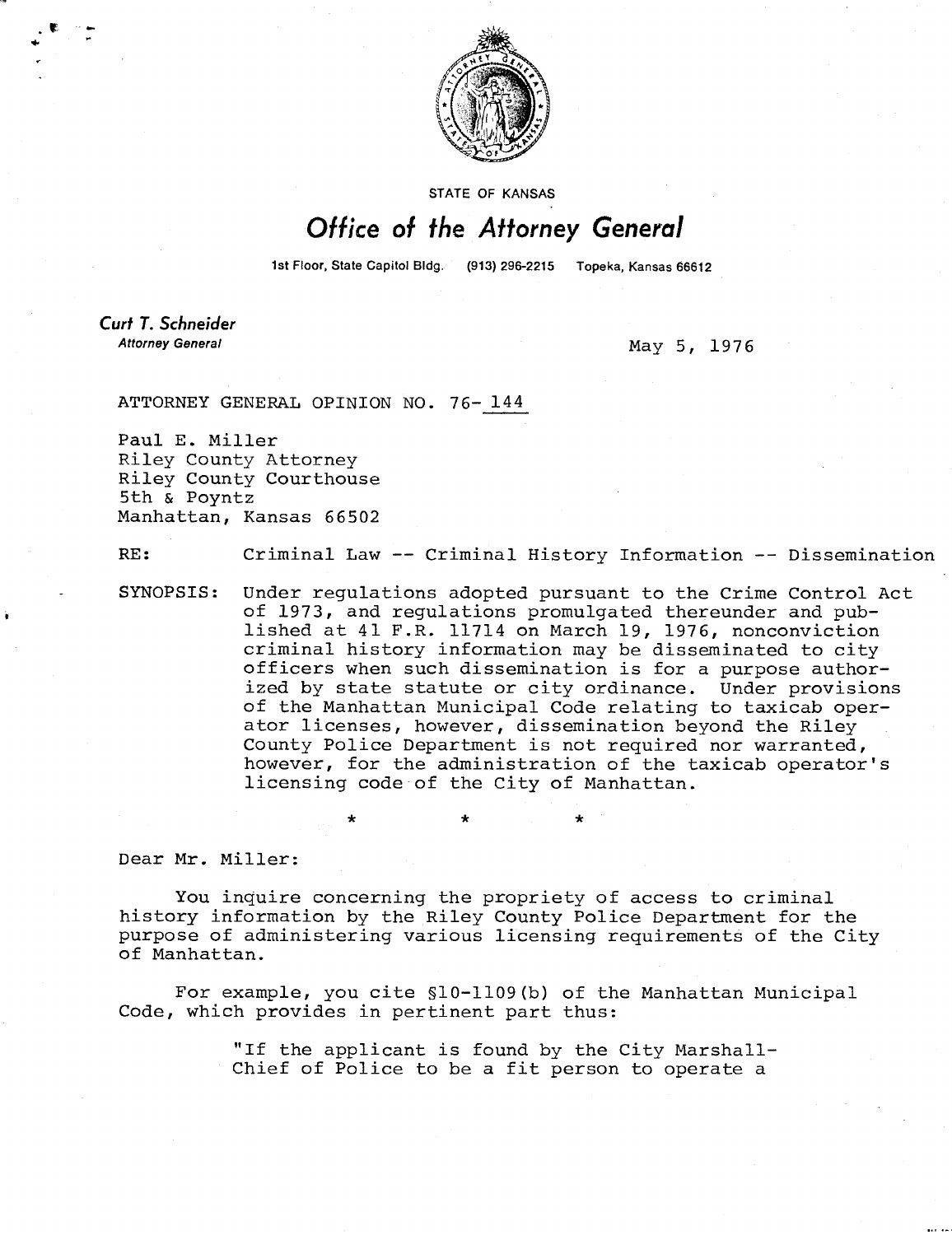Paul E. Miller May 5, 1976 Page Two

> taxicab within the city according to the above standards it shall be so certified to the City Clerk, who shall issue said applicant a driver's license identification card under the provisions of this article."

The ordinance further provides that no person shall be issued a license if the applicant has been convicted of a felony, any offense involving moral turpitude, hit and run driving, illegal sale, possession or, manufacture or transportation of intoxicating liquors from the date of application; further, no person shall be issued a license who in the opinion of the city marshal or chief of police is not physically fit to drive a taxicab or whose general reputation for integrity and responsibility or whose previous record as a law violator is such as to render the applicant unfit for such occupation.

Information contained in criminal history records would be most pertinent to the administration of this licensing requirement. You inquire whether disclosure and dissemination of information contained in criminal history records for these purposes is consistent with the Crime Control Act of 1973, and regulations promulgated thereunder. Since receiving your letter, the regulations adopted May 20, 1975, 40 F.R. 22114, have been amended by modified regulations promulgated to be effective April 19, 1976, and published at 41 F.R. 11714.

Thereunder, criminal conviction data may be disseminated without limitation. Limitations are imposed on nonconviction data, however. Such data is defined at §20.3(k) thus:

> "'Nonconviction data' means arrest information without disposition if an interval of one year has elapsed from the date of arrest and no active prosecution of the charge is pending; or information disclosing that the police have elected not to refer a matter to a prosecutor, or that a prosecutor has elected not to commence criminal proceedings have been indefinitely postponed, as well as all acquittals and all dismissals."

Most access for noncriminal justice purposes is governed by §20.21(b)(2), which states thus:

> "By December 31, 1977, [the plan shall] insure that dissemination of nonconviction data has been limited, whether directly or through any intermediary only to:

> > $\star$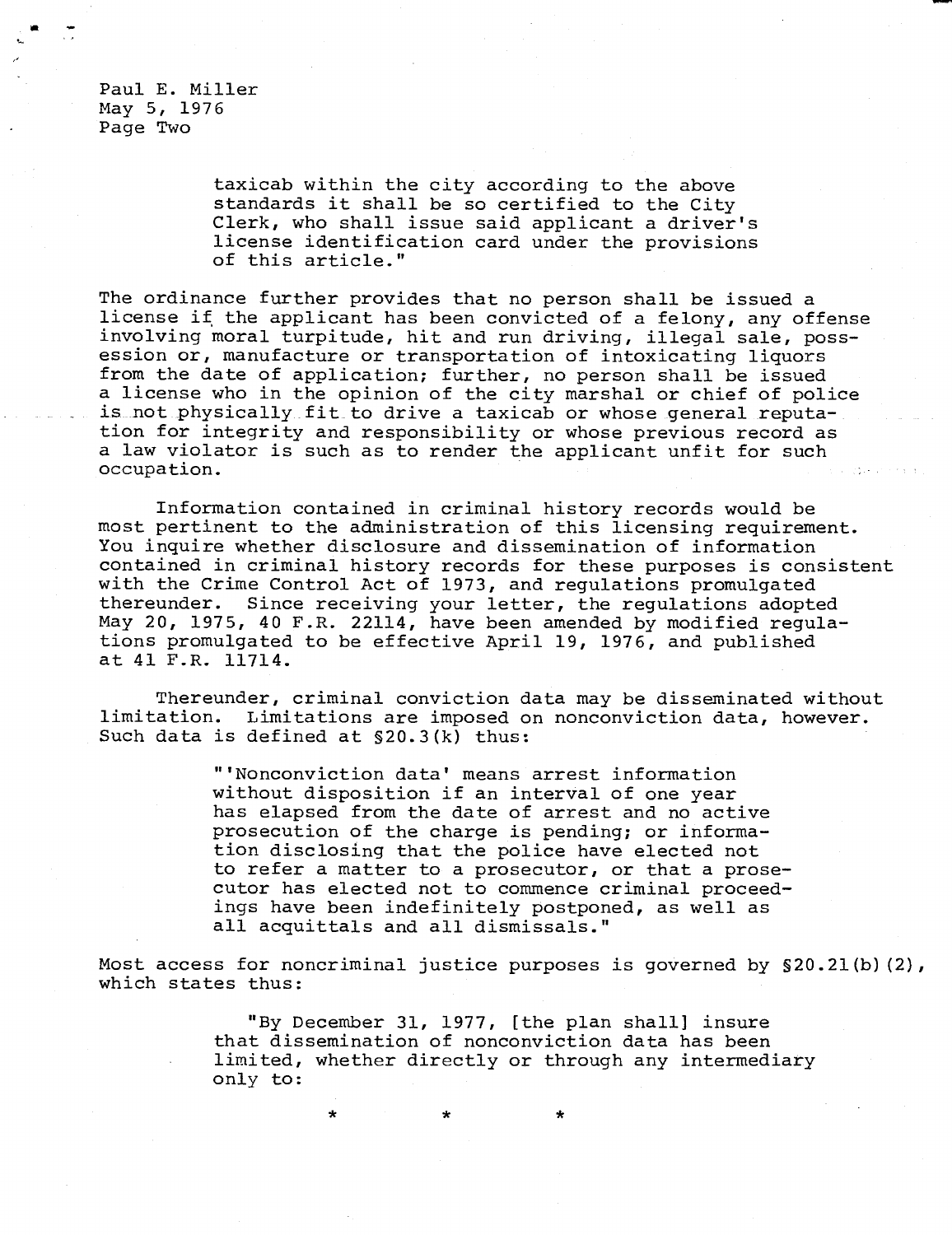Paul E. Miller May 5, 1976 Page Three

> "(2) Individuals and agencies for any purpose authorized by statute, ordinance, executive order, or court rule, decision, or order, as construed by appropriate State or local officials or agencies." [Emphasis supplied.]

Section 20.21(c) prescribes pertinent limitations on the use and dissemination of this information:

> "(1) Use of criminal history record information disseminated to noncriminal justice agencies shall be limited to the purpose for which it was given. (2) No agency .or individual shall confirm the existence or nonexistence of criminal history record information to any person or agency that would not be eligible to receive the information itself."

It is not clear to what extent, if any, criminal history information is disseminated by the Department outside of the Department in the administration of the city licensing requirements. For example, under the terms of the ordinance described above, the conviction of an offense in any of the enumerated categories is disqualified. There is no restriction upon the dissemination of conviction data. The ordinance provides further, that no person whose previous record as a law violator is such, in the opinion of the chief of police, as to render the applicant unfit for the occupation. Although the disqualification is somewhat elastic, and may vest a questionable breadth of discretion in the chief, we are concerned only with the use of criminal history information. So far as concerns the applicant's previous law violation record, the chief is empowered to exercise his judgment based upon information available to that official, and who must certify to the city clerk that the applicant is or is not fit, in his opinion, for the occupation. This certification does not on its face entail the release to the city clerk of substantive conviction data, but only the chief's determination based on information available to that officer. The role of the city clerk in the issuance of the license appears to be solely ministerial; that is, if the chief certifies that the applicant is fit, the clerk shall issue the license. If the chief does not so certify, the clerk shall not issue the license. Thus, under the terms of this particular ordinance, there is no occasion for dissemination of substantive criminal nonconviction data by the Department to any official outside it. Failure or refusal by the chief to certify that an applicant is a "fit person" to operate a taxicab may be deemed inferentially to confirm the existence of criminal history record information concerning the applicant. This is not necessarily so, however, for the chief